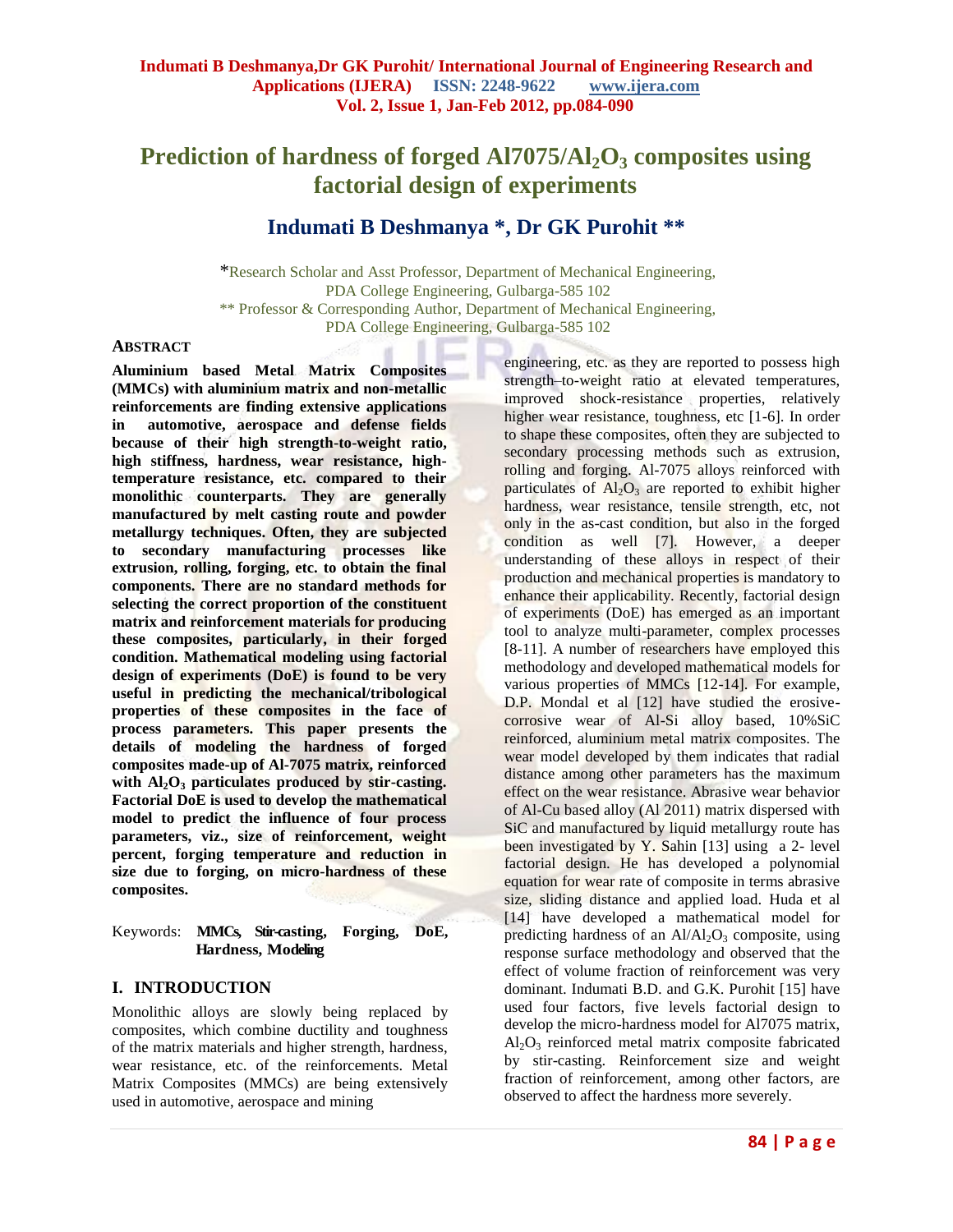#### **Indumati B Deshmanya,Dr GK Purohit/ International Journal of Engineering Research and Applications (IJERA) ISSN: 2248-9622 www.ijera.com Vol. 2, Issue 1, Jan-Feb 2012, pp.084-090**

 In our view, the properties of aluminium composites such as strength, tensile properties, wear resistance, hardness etc. are not well documented. Knowledge of hardness of composites is paramount from the stand point of wear resistance, crack initiation and growth, scratch resistance, etc. However, it is noticed from the literature that there is no systematic approach to model the hardness of aluminium based, alumina reinforced composites, particularly in their forged condition. This paper reports the application of DoE for predicting the hardness of  $A17075/A1<sub>2</sub>O<sub>3</sub>$  composites fabricated by stir-casting. Influence of reinforcement size, weight percent, forging temperature and reduction in size due to forging on the hardness of  $A17075/A1_2O_3$ composites was studied and reported. Analysis of Variance (ANOVA) was performed to determine the effectiveness of parameters on their hardness. Fisher's F-test was carried out to arrive at the adequate model that can be used to produce the composites of desired hardness within the range of parameters selected for this study and also predict the combination of input-parameters that give composites of desired hardness within the framework of the experimental values studied.

#### **II. MATERIALS**

Table 1a and 1b present the chemical composition and other important properties of the Al7075 matrix material, respectively.

#### **III**. **EXPERIMENTAL PROGRAM**

The experimental work comprised (i) finding the range of the identified parameters viz. size of reinforcement (D), % weight of reinforcement (W), forging temperature  $(T_f)$  and % reduction of forging area  $R_f$  in mm, (ii) developing the central composite design matrix, (iii) producing the stir cast and forged specimens as per design matrix and extracting the hardness specimens from defect-free regions of the specimens, (iv) conducting hardness survey and recording the hardness values.

Table 2 gives the range of process parameters. Following the design matrix Table 3, 31 composite rods measuring 25 mm diameter and 280mm long were stir-cast. Fig. 1 shows the close up view of the stir casting set-up. The details of stir-casting process are presented elsewhere [16, 17]. The cast rods were subjected to forging as per the design matrix at temperatures ranging from 385˚C to 425˚C to produce samples with reduction in area in the range of 10-50%. For performing hardness survey, test samples were extracted from defect-free regions of the forged composites and a minimum of five indentations were made on the samples using Micro-Vickers hardness tester (Fig. 2).

Mathematical model for hardness is a function of all the process variables and is given by the  $2<sup>nd</sup>$  order equation (1)

 $\overline{Y} = b_0 + b_1 X_1 + b_2 X_2 + b_3 X_3 + b_4 X_4 + b_1 X_1^2 + b_2 X_2^2 +$  $b_3X_3^2 + b_4X_4^2 + b_{12}X_{12} + b_{13}X_{13} + b_{14}X_{14} + b_{23}X_{23} +$  $b_{24}X_{24} + b_{34}X_{34}$ 

Where,  $b_0$  is the coefficient corresponding to the first column with all the values,  $b_1$ ,  $b_2$ ,  $b_3$  and  $b_4$  are the coefficients corresponding to the 4 selected process parameters,  $b_{11}$ ,  $b_{22}$ ,  $b_{33}$  &  $b_{44}$  refer to quadratic terms, and  $b_{12}$ ,  $b_{13}$ ,  $b_{14}$ ,  $b_{23}$ ,  $b_{24}$ ,  $b_{34}$  indicate coefficients corresponding to  $2$ -factor interaction -  $b_{12}$ meaning coefficient of factors 1 and 2,  $b_{13}$  meaning coefficient of factors 1 and 3, etc. The values of these coefficients, determined as per ref [18] were used to write the hardness model. The model is presented in Eqn (3):

 $Hv = 131.574 + 0.5416D_1 + 1.792W_2 + 2.791T_3 +$  $2.625t_4 - 1.925D_1^2 - 0.925W_2^2 + 0.199T_3^2 - 1.050t_4^2$  - $0.313D*W - 0.438D*T + 0.063D*t - 0.813W*T +$  $0.188W^*t + 0.063T^*t$  (3)

The effect of parameters on the response and adequacy of hardness model developed were tested by employing ANOVA and Fisher's F-test. The results are presented in Table 4.

#### **IV. RESULTS AND DISCUSSION**

The average micro-hardness of stir-cast and forged composites is almost double that of the aluminium matrix. It is observed from Eqn. (1) that individually all the process parameters have positive sign and hence contribute significantly, in improving the hardness. The effect of reinforcement size is more pronounced up to 60µm and after that it has a tendency to reduce the hardness. Maximum hardness is obtained at 50µm. Similarly, at 15% weight proportion, maximum hardness is obtained (140VHN). At 425°C and corresponding to 15% reduction in area due to forging, the micro-hardness is around 135-140VHN.

The effects of 2-factor interactions are not uniform and there exists a point of inflexion. The improvement in hardness of forged composites may be attributed, primarily to the addition of harder  $Al_2O_3$  as well as the ability of the forging process to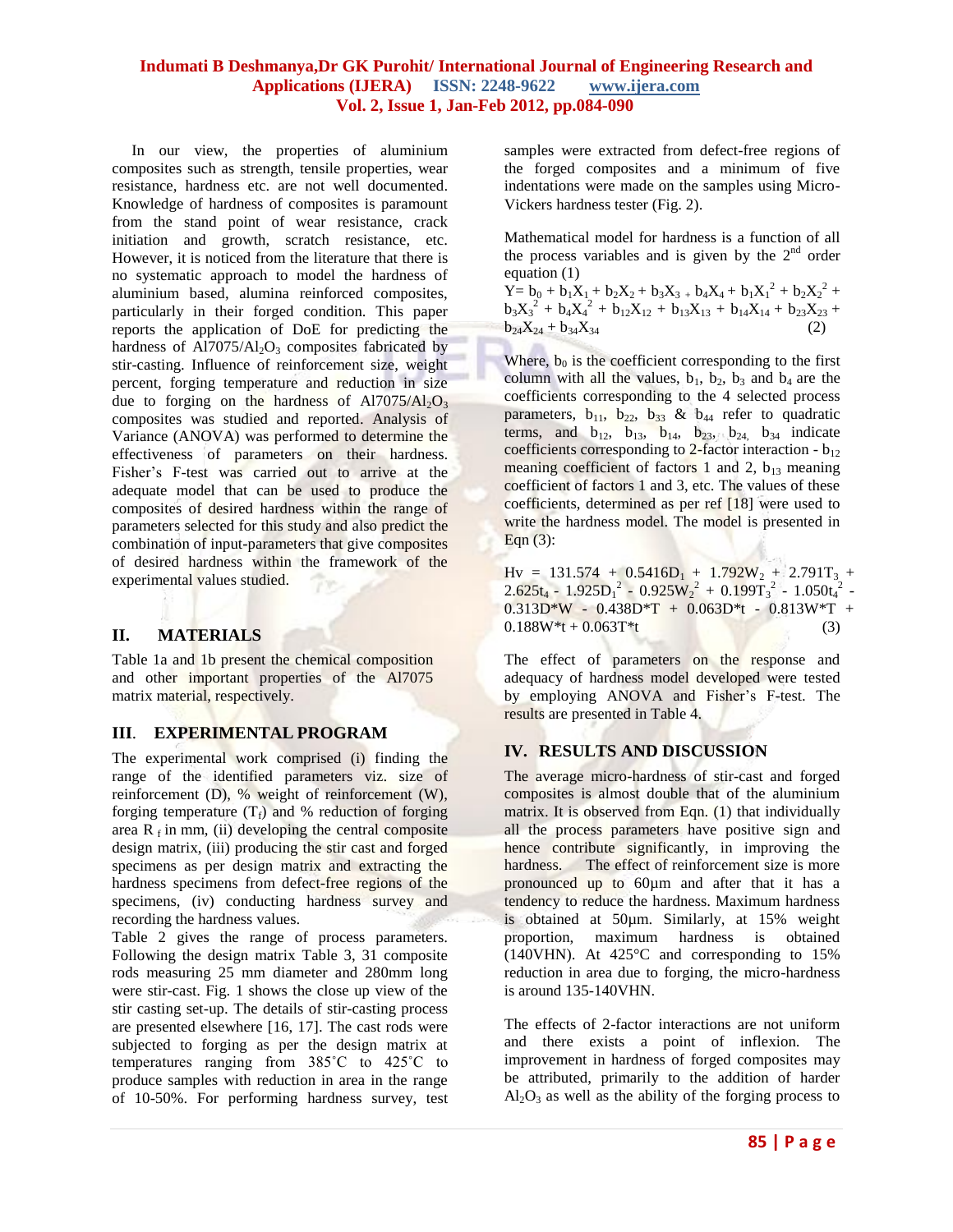#### **Indumati B Deshmanya,Dr GK Purohit/ International Journal of Engineering Research and Applications (IJERA) ISSN: 2248-9622 www.ijera.com Vol. 2, Issue 1, Jan-Feb 2012, pp.084-090**

ti.

close the voids and other discontinuities present in the as-cast composites. This is in line with similar observations made by Ceschini et al [19]. Further, the application of a secondary process like forging will bring about significant grain refinement of as-cast composites.

The F-ratio for the model is more than the tabulated one indicating that the model is adequate. The Rsquared and adjusted R-squared values show that the process parameters are quite influential in deciding their effectiveness on hardness at 95% confidence level.

## **V. CONCLUSION**

The following conclusions can be drawn from the present work.

- 1. Factorial design of experiments (DoE) can be successfully employed to model the hardness behavior of forged composites.
- 2. Components produced by stir casting and forging of  $AI7075/Al<sub>2</sub>O<sub>3</sub>$  composites possess almost two times the average hardness as compared to those obtained by their monolithic matrix based counter parts.
- 3. Parts possessing maximum micro-hardness of 140VHN can be produced using 15% by weight of 60 $\mu$ m diameter Al<sub>2</sub>O<sub>3</sub> at forging temperature of 425°C and a reduction in area of 55% after forging.
- 4. It is essential to consider 2-factor interaction effects of the process variables along with main factors to arrive at the model.
- 5. The model developed can be used to produce  $AI7075/Al<sub>2</sub>O<sub>3</sub>$  composites of desired micro-hardness and also to predict the hardness of the composites knowing the proportions of the same.

#### **VI. REFERENCES**

- 1. S. Basavarjappa, G. Chandramohan, K.V. Narasimha Rao, R. Radhakrishanan, and V. Krishnaraj, Turning of particulate metal matrix composites-review and discussion*, Journal of Engineering Management, 220,* 2006, 1189- 1204.
- 2. T.S. Srivatsan, I.A. Ibrahim, E.J. Mohamed, and E.J. Lavernia, Processing techniques for particulate-reinforced metal aluminium matrix composites, *Journal of. Materials Science, 26*, 1991, 5965-5978.
- 3. K. Pradeep Rohatgi, Metal Matrix Composites, *Defence Science Journal, 43***,** 1993, 323-349.
- 4. ASM International Advanced Material Processing. *143(6)*, 1993.
- 5. M.J. Kokazac, S.C. Khatri, J.E. Allison and M.G.Bader, MMCs for ground vehicle aerospace and industrial applications, in Suresh et al Edited Fundamentals of Metal Matrix Composites, *Butterworth's, Guildford, (UK)* 1993, 297.
- 6. N. Chawla and K.K Chawla, Metal Matrix Composites, *Springer, New York,* 2006.
- 7. I.A. Ibrahim, F.A. Mohamed, and E.J Lavernia, Particulate reinforced metal matrix composites- a review, J*ournal. Material. Science. 26***,** 1991, 1137.
- 8. M. Baki Karamis and Fehmi Nair, Effects of reinforcement particle size in MMCs on extrusion die wear, *Wear* 265, 2008, 1741-1750.
- 9. R. Palanivel, P. Koshy Mathews, and N. Murugan, Development of mathematical model to predict the mechanical properties of friction stir welded AA6351 aluminium alloy, *Journal of Engineering Science and Technology Review*, *4 (1),* 2011, 25-31.
- 10. Raviraj Shetty, Raghuvir Pai, S. Srikanth Rao, and Vasanth Kamath, Machinability study on<br>discontinuously reinforced aluminium discontinuously reinforced aluminium composites (DRACs) using response surface methodology and Taguchi's design of experiments under dry cutting condition, *Maejo International Journal of Science and Technology, 2(1)*, 2008, 227-239.
- 11. Mohan Kumar Pradhan, and Chandan Kumar Biswas, Modeling of machining parameters for MRR in EDM using response surface methodology, *Proc. NCMSTA'08*, 2008, 534- 542.
- 12. D.P. Mondal, S. Das and B.K. Prasad, Study of erosive-corrosive wear characteristic of an aluminium alloy composite through factorial design of experiments, *Wear*, *217*, 1998, 1-6.
- 13. Sahin,Y. Wear behavior of aluminium alloy and its composites reinforced by SiC particles using statistical analysis, *Materials and Design,* 24, 2003, 95-100.
- 14. D. Huda, M.A El Baradie and M.S.J Hasmi, Development of hardness model for MMCs (Al/A2O3), *Journal Materials Processing Technology*, *44*, 1994, 81- 90.
- 15. I.B. Deshmanya and G.K. Purohit, Studies on modeling of aluminium matrix composites (AMCs) – A review paper, *ICAM-2011* 2011, 144-145*.*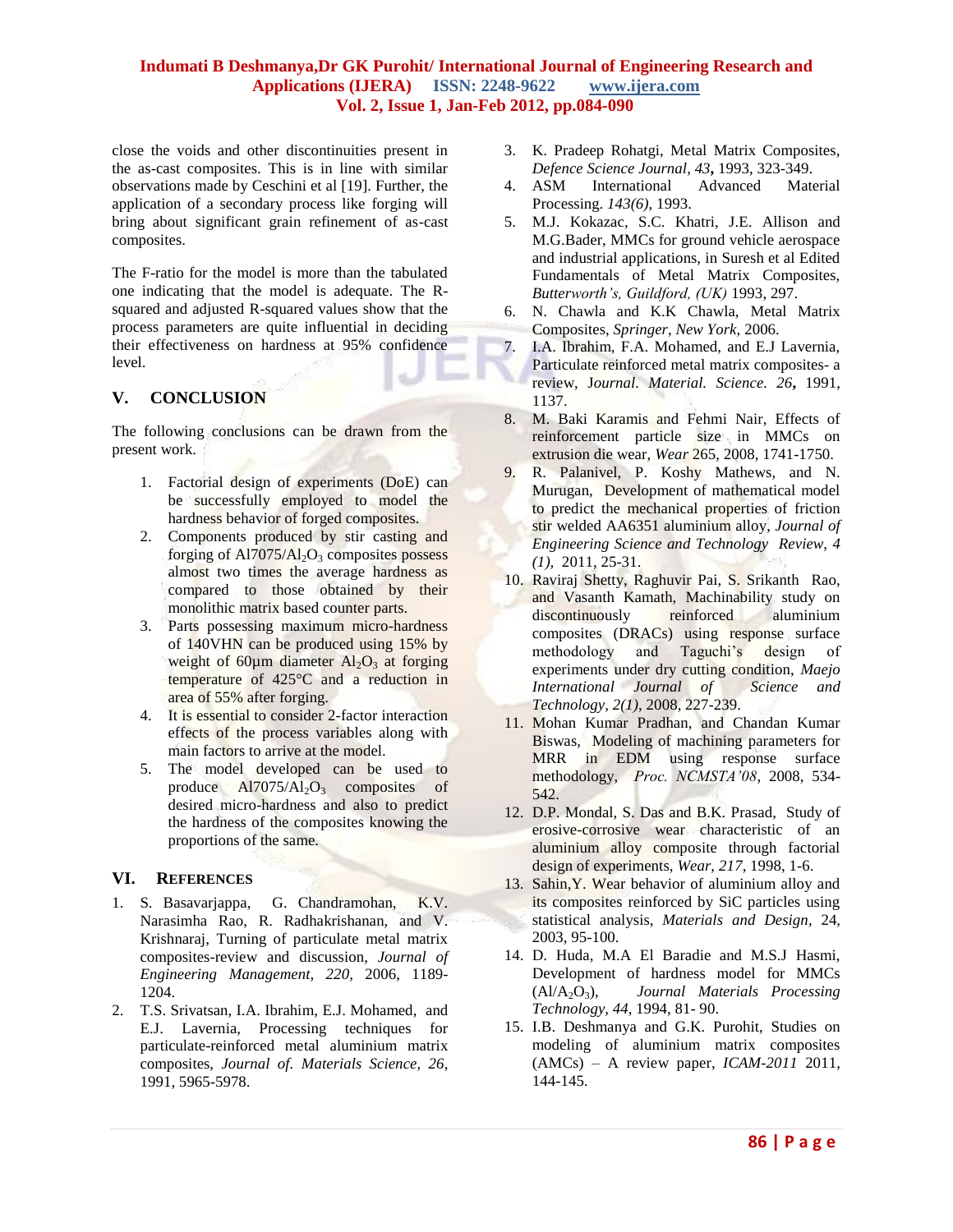#### **Indumati B Deshmanya,Dr GK Purohit/ International Journal of Engineering Research and Applications (IJERA) ISSN: 2248-9622 www.ijera.com Vol. 2, Issue 1, Jan-Feb 2012, pp.084-090**

- 16. M.K. Surappa, Aluminium matrix composites: Challenges and opportunities, *Sadhana, Vol. 28, parts 1&2*, 2003, 319-334.
- 17. B. Indumati, Deshmanya and G.K. Purohit, Effect of forging on micro-hardness of Al7075 based  $\text{Al}_2\text{O}_3$  composites produced by stir-casting, 2011, (Communicated).
- 18. W.G. Cochran and G.M. Cox, Experimental *Designs,* (John Wiley, New York, 1992).
- 19. L.Ceschini, G. Minak and A. Morri, Forging of AA2618/20 Vol. %  $Al_2O_3$  composite: Effect on microstructure and tensile properties, *Computer Science and Technology, 69*, 2009, 1783-1789.

# Table 1a Chemical Composition of Al7075

| Ů    | Сu   | Mg   | Zn   |         | Density                    |
|------|------|------|------|---------|----------------------------|
|      |      |      |      |         | $g$ /cc at 20 $^{\circ}$ C |
| 0.22 | 1.60 | 2.80 | 5.50 | Balance | 2.89                       |

Table 1b Details of other important properties of Al7075

| Tensile Strength | <b>Yield Strength</b> | Elongation | Hardness   | <b>Thermal Conductivity</b>                                    | <b>Elect.</b> Resistivity |
|------------------|-----------------------|------------|------------|----------------------------------------------------------------|---------------------------|
| MPa              | <b>MPa</b>            | $\%$       | <b>VHN</b> | Cal/Cm <sup>2</sup> /Cm/ $\rm ^{\circ}C$ at 25 $\rm ^{\circ}C$ | $\mu\Omega$ -Cm at 20°C   |
| 228              | 104                   |            | 70         | 0.29                                                           | 5.74                      |

#### Table 2 Coded values of input variables at different levels

| Coded<br>values | Input parameters             | <b>Notation</b> | Units           |      | Lower level |                | Upper level |      |
|-----------------|------------------------------|-----------------|-----------------|------|-------------|----------------|-------------|------|
|                 |                              |                 |                 | $-2$ | $-1$        | $\overline{0}$ | $+1$        | $+2$ |
| $X_1$           | Size of $Al_2O_3$            | D               | $\mu$ m         | 36   | 45          | 54             | 63          | 72   |
| $X_2$           | % Wt of<br>$Al_2O_3$         | W               |                 | 5    | 7.5         | 10             | 12.5        | 15   |
| $X_3$           | Forging<br>temperature       | $\rm T_{f}$     | $\rm ^{\circ}C$ | 385  | 395         | 405            | 415         | 425  |
| $X_4$           | Reduction in<br>forging area | $R_f$           | $\%$            | 10   | 20          | 30             | 40          | 50   |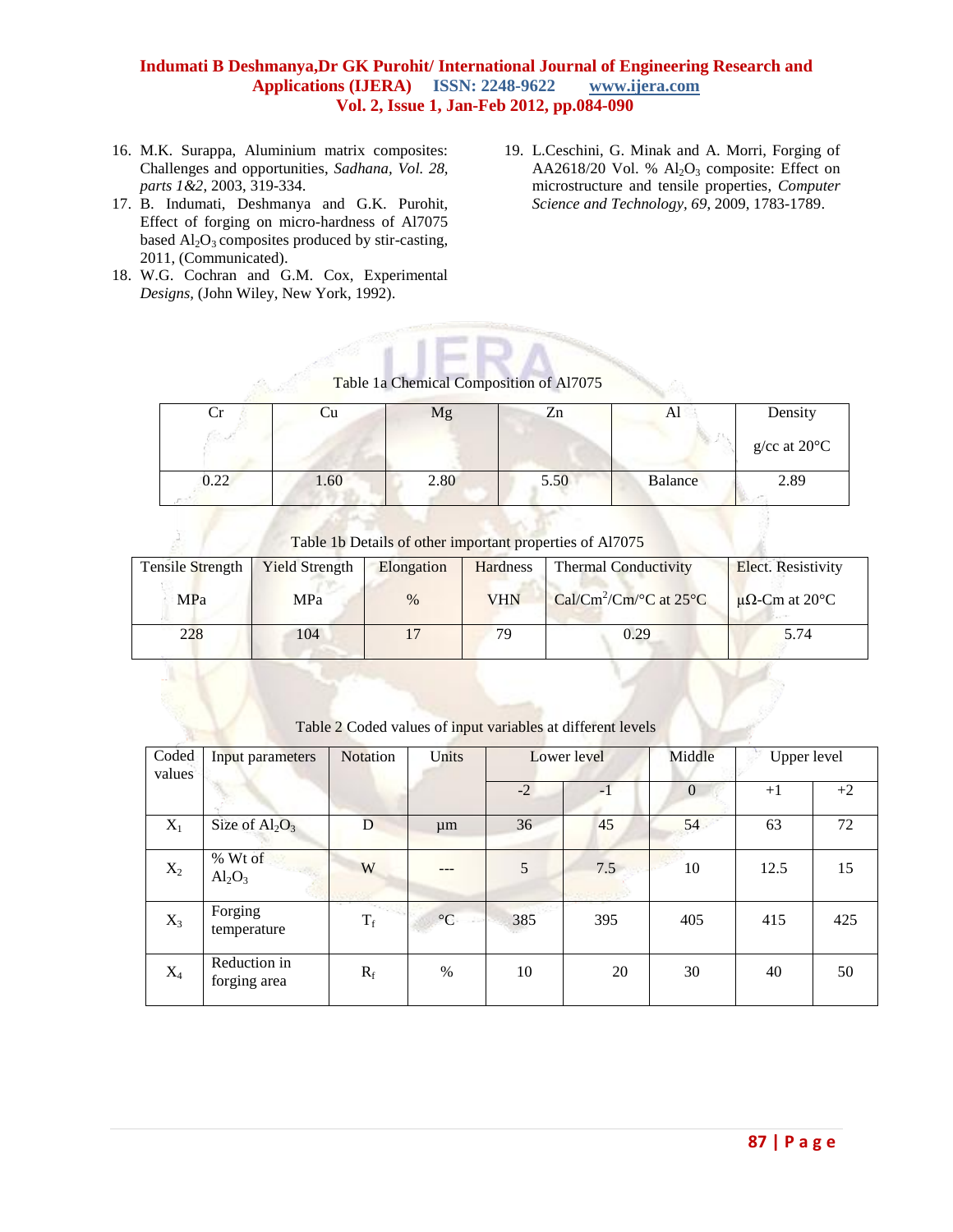### **Indumati B Deshmanya,Dr GK Purohit/ International Journal of Engineering Research and Applications (IJERA)** ISSN: 2248-9622 www.ijera.com Applications (IJERA) **ISSN: 2248-9622 Vol. 2, Issue 1, Jan-Feb 2012, pp.084-090**

|                |                  | <b>Response</b>  |                    |                       |                   |
|----------------|------------------|------------------|--------------------|-----------------------|-------------------|
| <b>Trial</b>   | $X_1$            | $\overline{X_2}$ | $\overline{X_3}$   | $\overline{X_4}$      | Vickers hardness, |
| No.            | Reinforcement    | %Weight of       | Forging            | Reduction in size     | $H\nu$            |
|                | size, $D$        | seinforcement, W | temperature, $T_f$ | due to forging, $R_f$ | (VHN)             |
|                | $(\mu m)$        |                  | $(^{\circ}C)$      | (% )                  |                   |
| $\,1$          | $-1$             | $-1$             | $-1$               | $-1$                  | 110               |
| $\sqrt{2}$     | $+1$             | $^{\rm -1}$      | $-1$               | $-1$                  | 115               |
| $\overline{3}$ | $^{\rm -1}$      | $+1$             | $-1$               | $-1$                  | 120               |
| $\overline{4}$ | $+1$             | $+1$             | $-1$               | $-1$                  | 122               |
| 5              | $-1$             | $-1$             | $+1$               | $-1$                  | 124               |
| 6              | $+1$             | $-1$             | $+1$               | $^{\rm -1}$           | 125               |
| $\overline{7}$ | $-1$             | $+1$             | $+1$               | $-1$                  | 127               |
| 8              | $+1$             | $+1$             | $+1$               | $-1$                  | 123               |
| 9              | $-1$             | $-1$             | $-1$               | $\bf +1$              | 120               |
| 10             | $+1$             | $-1$             | $-1$               | $+1$                  | 123               |
| 11             | $-1$             | $+1$             | $-1$               | $+1$                  | 127               |
| 12             | $+1$             | $+1$             | $-1$               | $+1$                  | 125               |
| 13             | $-1$             | $-1$             | $+1$               | $+1$                  | 130               |
| 14             | $+1$             | $-1$             | $+1$               | $+1$                  | 128               |
| 15             | $-1$             | $+1$             | $+1$               | $+1$                  | 132               |
| 16             | $+1$             | $+1$             | $+1$               | $+1$                  | 138               |
| $17\,$         | $-2$             | $\boldsymbol{0}$ | $\boldsymbol{0}$   | $\overline{0}$        | 130               |
| 18             | $+2$             | $\boldsymbol{0}$ | $\boldsymbol{0}$   | $\overline{0}$        | 132               |
| 19             | $\boldsymbol{0}$ | $-2$             | $\boldsymbol{0}$   | $\boldsymbol{0}$      | 134               |
| 20             | $\boldsymbol{0}$ | $+2$             | $\boldsymbol{0}$   | $\boldsymbol{0}$      | 136               |
| 21             | $\mathbf{0}$     | $\boldsymbol{0}$ | $-2$               | $\boldsymbol{0}$      | 139               |
| 22             | $\overline{0}$   | $\boldsymbol{0}$ | $+2$               | $\boldsymbol{0}$      | 140               |
| 23             | $\boldsymbol{0}$ | $\mathbf{0}$     | $\boldsymbol{0}$   | $-2$                  | 133               |
| 24             | $\overline{0}$   | $\boldsymbol{0}$ | $\boldsymbol{0}$   | $+2$                  | 136               |
| 25             | $\overline{0}$   | $\boldsymbol{0}$ | $\mathbf{0}$       | $\bf{0}$              | 135               |
| 26             | $\mathbf{0}$     | $\boldsymbol{0}$ | $\overline{0}$     | $\overline{0}$        | 131               |
| 27             | $\boldsymbol{0}$ | $\mathbf{0}$     | $\boldsymbol{0}$   | $\mathbf{0}$          | 132               |
| 28             | $\boldsymbol{0}$ | $\overline{0}$   | $\boldsymbol{0}$   | $\boldsymbol{0}$      | 133               |
| 29             | $\boldsymbol{0}$ | $\boldsymbol{0}$ | $\boldsymbol{0}$   | $\boldsymbol{0}$      | 130               |
| 30             | $\boldsymbol{0}$ | $\mathbf{0}$     | $\boldsymbol{0}$   | $\overline{0}$        | 131               |
| 31             | $\boldsymbol{0}$ | $\mathbf{0}$     | $\mathbf{0}$       | $\overline{0}$        | 129               |
|                |                  |                  |                    |                       |                   |

# Table 3 Design Matrix for Preparation of Stir cast & Forged Samples along with Responses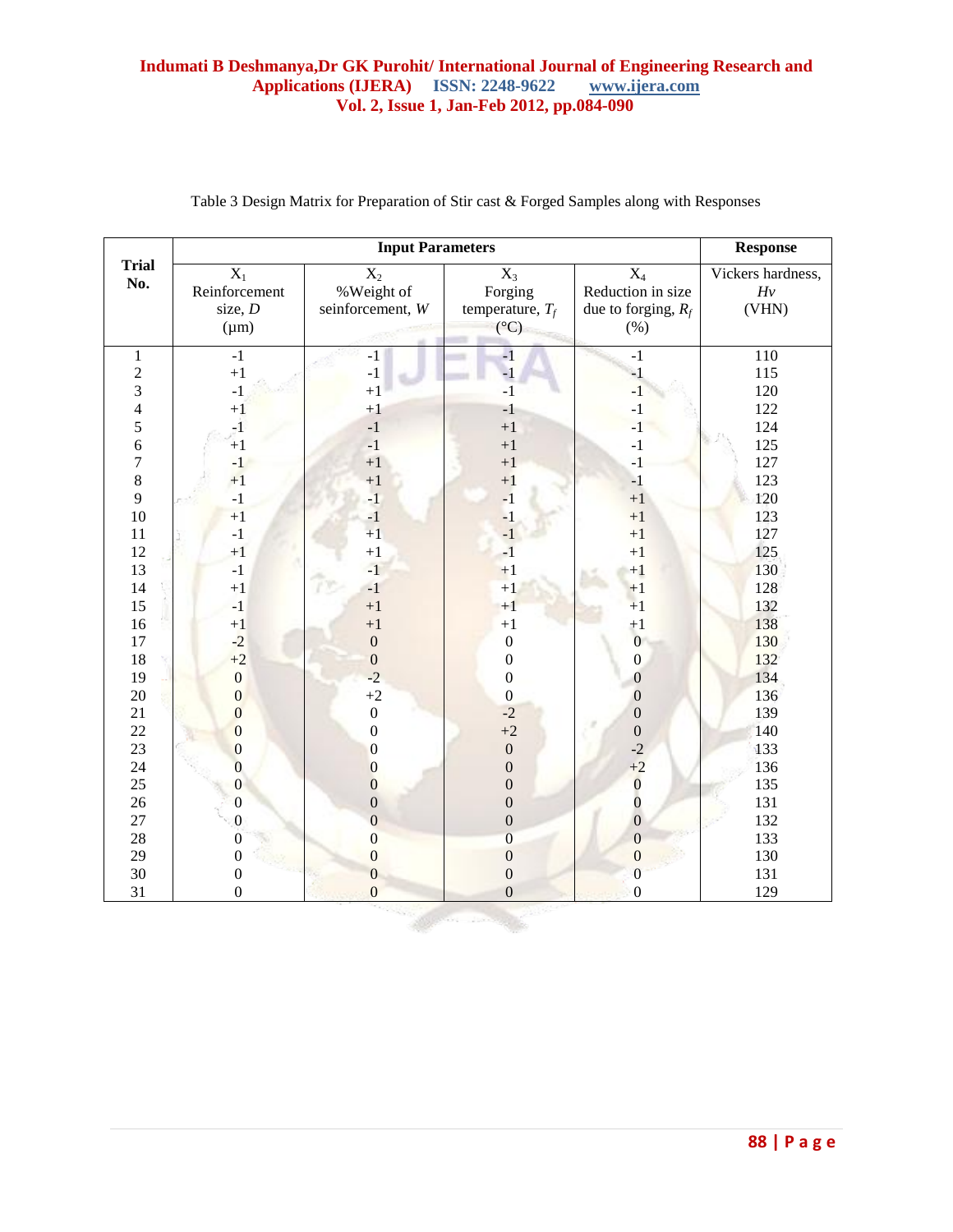### **Indumati B Deshmanya,Dr GK Purohit/ International Journal of Engineering Research and Applications (IJERA)** ISSN: 2248-9622 www.ijera.com Applications (IJERA) **ISSN: 2248-9622 Vol. 2, Issue 1, Jan-Feb 2012, pp.084-090**

| S.No.                 | Source                | DF | <b>SS</b> | <b>MS</b> | $F_{model}$ | $R^2$ | $Radj^2$ |
|-----------------------|-----------------------|----|-----------|-----------|-------------|-------|----------|
|                       | I & II                |    |           |           |             |       |          |
|                       | Order terms           | 14 | 595.5686  | 42.5406   |             |       |          |
| Hardness<br>Hy in VHN | Lack of fit           | 10 | 815.1045  |           | 10.764      | 98.35 | 98.09    |
|                       | <b>Residual error</b> | 6  | 23.714    | 3.952     |             |       |          |
|                       | Total                 | 30 | 1434.3871 | 46.4926   | 10.764      | 98.35 | 98.09    |

Table 4 Analysis of variance

**As per Table (14, 6, 0.05) Ftabulated = 4.07. Hence, the model is adequate.**